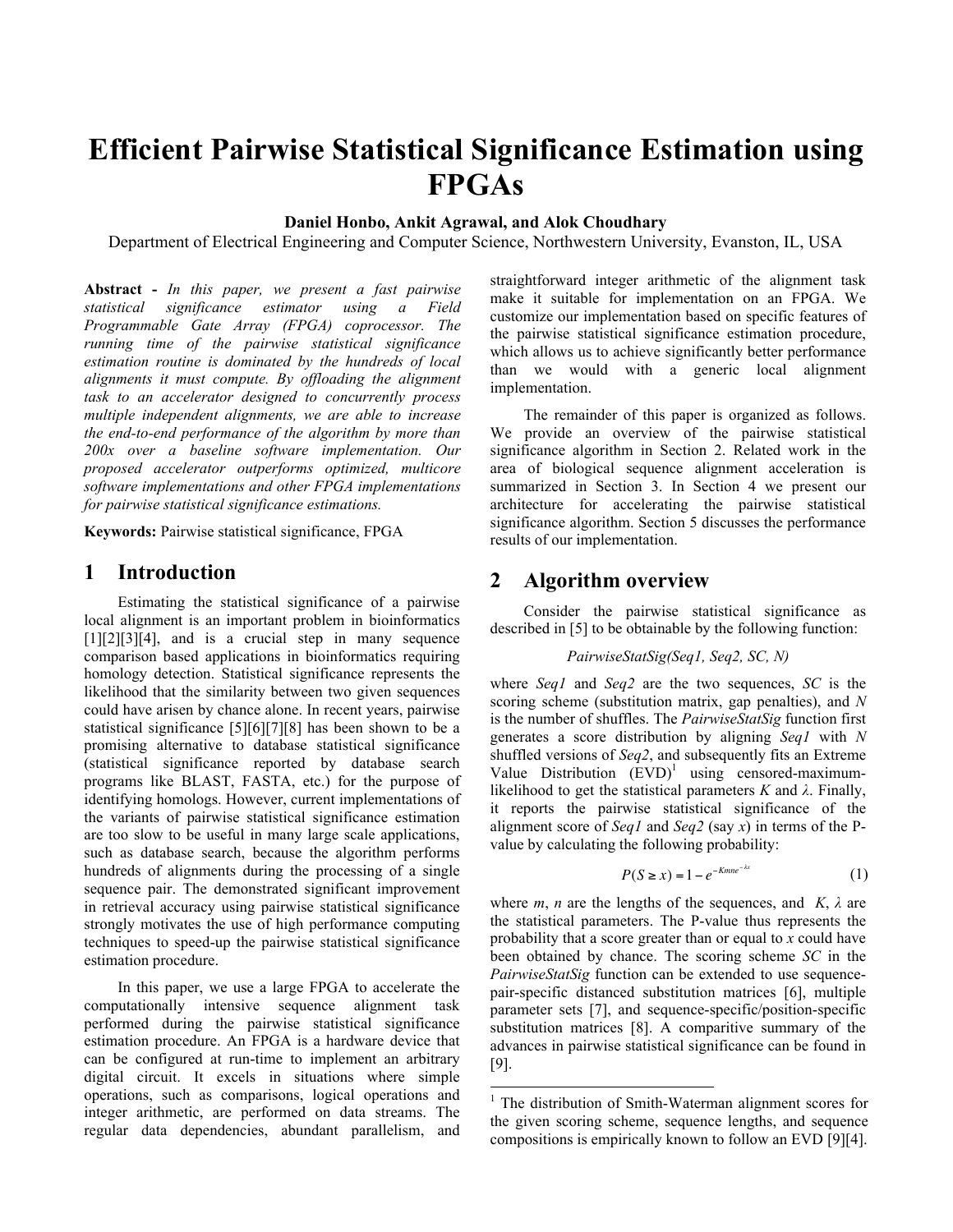The bulk of the processing time for the algorithm is spent computing alignment scores, with most of the small remainder being devoted to the shuffling task (Table 1). Clearly, reducing the time required to complete the alignment task will net significant improvements to the performance of the algorithm as a whole. For this reason, we focus our attention on the alignment task.

Table 1: Breakdown of software execution time<sup>2</sup>

| Seq.<br>Length | Align | <b>Shuffle</b> | Other   |
|----------------|-------|----------------|---------|
| 128            | 98.6% | $1.2\%$        | $0.2\%$ |
| 256            | 99.3% | $0.7\%$        | $0.0\%$ |
| 512            | 99.7% | $0.3\%$        | $0.0\%$ |
| 1024           | 99.8% | $0.2\%$        | $0.0\%$ |

#### **2.1 Smith-Waterman local alignment**

The Smith-Waterman algorithm is a dynamic programming method for identifying the optimal local alignment between two sequences, *A* and *B*, where  $A=a_1a_2...a_n$ ,  $B=b_1b_2...b_m$ ,  $A/I...i]=a_1a_2...a_i$  for  $i \le n$ , and  $B[1...j]=b_1b_2...b_j$  for  $j\leq m$ . The dynamic programming subproblem is governed by the following equations:

$$
G_A(i,j) = \max \begin{cases} G_A(i-1,j) + e \\ H(i-1,j) + o \end{cases}
$$
 (2)

$$
G_B(i,j) = \max \begin{cases} G_B(i,j-1) + e \\ H(i,j-1) + o \end{cases}
$$
 (3)

$$
H(i,j) = \max \begin{cases} H(i-1,j-1) + d(a_i, b_j) \\ G_a(i,j) \\ G_b(i,j) \\ 0 \end{cases}
$$
 (4)

! optimal alignment of substrings of *A* and *B*. Specifically, The algorithm is based on the observation that the optimal alignment of *A* and *B* can be determined from the the optimal alignment  $H(n,m)$  is the maximum of four alternatives: (1) the optimal alignment of *A[1…n-1]* and  $B[1...m-1]$ , plus the similarity between  $a_n$  and  $b_m$ ; (2) the optimal alignment of *A[1…n-1]* and *B[1…m]*, plus the cost of adding a gap on *A*; (3) the optimal alignment of *A[1…n]* and *B[1…m-1]*, plus the cost of adding a gap on *B*; or (4) 0.

In the affine gap model [12], opening a new gap is penalized much more heavily than extending an existing gap. This favors alignments having fewer long gaps over those having many short gaps. Typically, the score associated with opening a gap, *o*, is set somewhere around - 10, while the score for extending a gap, *e*, is set to about -2. The implication of two separate gap penalties is that the high cost of opening a gap is amortized over the length of the gap. As such, it is generally not known whether the gap will be worth creating until it has been extended to some length. The dynamic programming algorithm must therefore keep track of 3 alignments at all times: the current optimal alignment, *H*, the optimal alignment constrained to end with a gap on *A*, *GA*, and the optimal alignment constrained to end with a gap on  $B$ ,  $G_B$ .

The Smith-Waterman algorithm outputs the optimal local alignment, which is the maximum value of matrix *H*. The associated optimal alignment, if required, can be recovered by tracing back through *H*, starting at the location of the maximum value, until a value of 0 is encountered. The complexity of the algorithm is O(*mn*).

## **3 Related work**

There are numerous examples of FPGA-based accelerators for local alignment, including those presented in [13][14][15][16]. From the operational standpoint, they differ based on the type of sequence comparison performed (DNA or protein), the supported gap model (linear or affine), and the supported sequence length. Protein alignments demand more resources than DNA alignments, and supporting an affine gap model is more complicated than a constant or linear model. The maximum supported sequence length also has a significant effect on the resource requirements of an implementation. Our implementation supports long protein alignments with an affine gap model, making it very resource-intensive among FPGA implementations.

Systolic arrays are overwhelmingly the processing paradigm of choice for FPGA implementations of sequence alignment algorithms. A systolic array is an interconnected network of processing elements, or cells, in which each cell takes data in from one or more of its neighbors, performs some computation, and passes the results along to other neighbors. Systolic arrays map well to FPGAs and are useful in situations where data parallelism is abundant and data dependencies are regular.

Typically, linear arrays are used to process a single alignment at a time. Each cell holds on to a specific element of *A*, while *B* streams through the array. While the theoretical peak performance of linear systolic arrays is often impressive, performance tends to be poor for short sequences due to low utilization of processing elements. This, in addition to data transfer overhead, is the reason why FPGA implementations commonly report a large discrepancy between the actual performance for short sequences and the theoretical performance of the array as a whole. In [15], various methods involving runtime reconfiguration are proposed to adapt the array to the length of the input query, in order to address the problem of low utilization for long arrays. Our implementation, by contrast, takes advantage of the task parallelism inherent in the pairwise statistical significance estimation procedure and uses straightforward architectural methods to minimize

<sup>&</sup>lt;sup>2</sup>  $\frac{1}{2}$  For number of shuffles, N, equal to 1000 [5][6][7][8].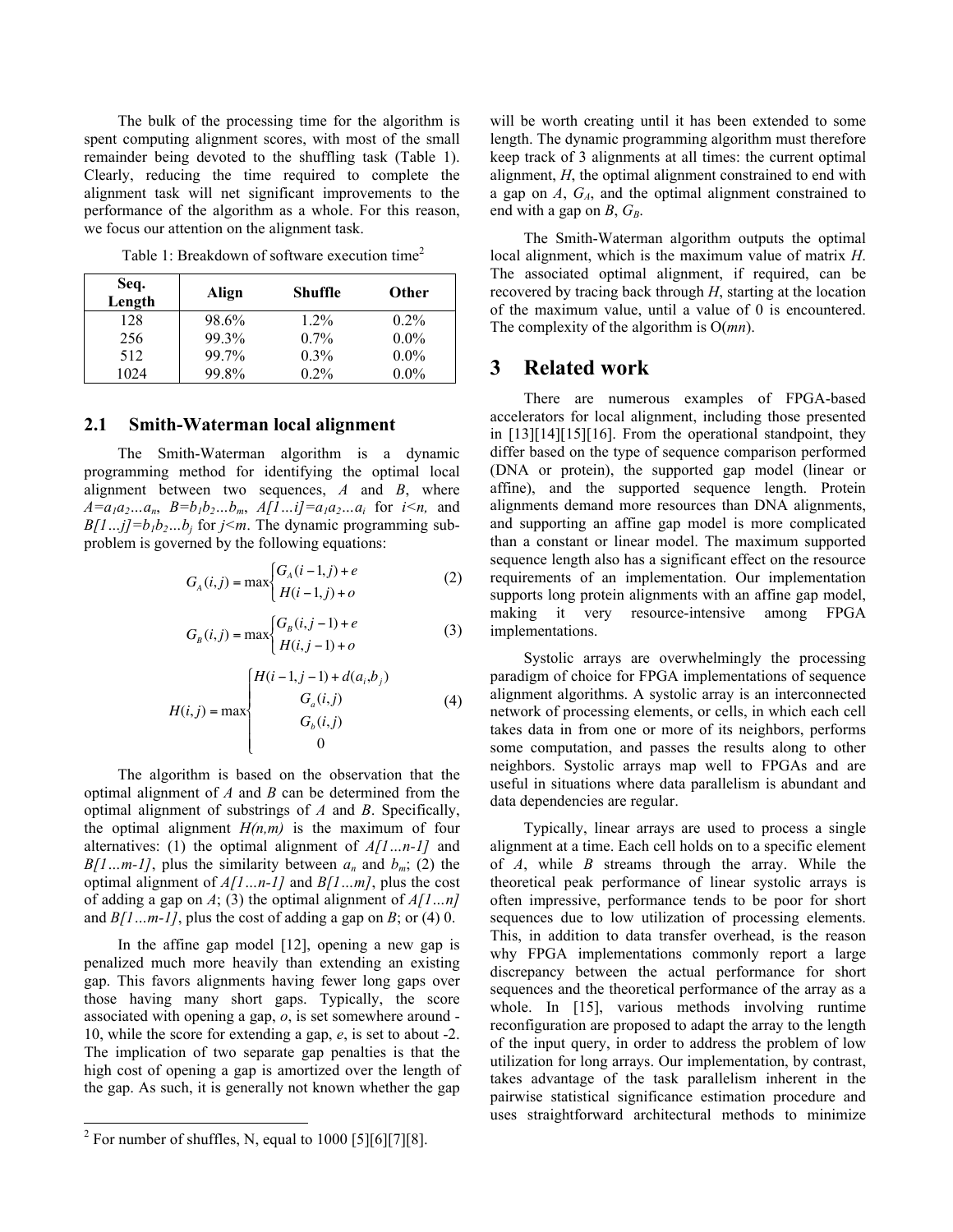transfer overhead and improve array utilization with a single FPGA configuration.

Recent advances in the programmability of Graphics Processing Units (GPUs) have also given rise to highperformance local alignment implementations [17][18]. GPU implementations map individual alignment tasks to lightweight GPU threads or thread blocks, and process a large number of tasks concurrently. The GPU typically needs thousands of active threads in order to distribute the computation across its many processing elements and hide memory access latency. The implementation in [17], for example, indicates that 28,800 threads are optimal for performance. These implementations thus perform well for applications like database searches, where a very large number of alignments are performed for a single query. Pairwise statistical significance estimations, by contrast, require a comparatively small number of alignments.

A few highly optimized software alignment algorithms using Streaming Single Instruction Multiple Data Extensions (SSE) have also been proposed. SSE is a set of extensions to the x86 architecture that enable the processor to perform an operation on multiple data elements simultaneously. Using SSE extensions can yield sizeable performance benefits for software routines exhibiting abundant data parallelism. SSE implementations of local alignment algorithms, such as the ones described in [19][20][21], leverage SSE to simultaneously update multiple cells in the similarity matrix.

The performance gains of SSE implementations are due in large part to a compact representation of scores. Since the value of any element in *H* stays smaller than 255 throughout many alignment tasks, representing scores as bytes usually poses no problem. When an overflow is detected for an alignment using byte representations, the query is re-executed with 2-byte representations of scores. In this way, the processor is able to simultaneously perform either 16 operations when scores are represented as bytes, or 8 operations when scores are represented as 2 bytes. The efficiency gains from smaller score representations far offset the penalty of reprocessing a small number of the alignments. Further performance benefits can be achieved by splitting the alignment tasks among multiple cores or multiple processors.

## **4 Implementation**

The alignment task for pairwise statistical significance estimations has a very important feature: a fairly large number of shuffles, or random permutations, of one sequence, *Seq2*, are aligned to a common sequence, *Seq1*. Because we are interested in the total time required to compute all of these alignments, we are presented with two opportunities for acceleration: computing each alignment faster by exploiting data parallelism, or processing multiple alignments simultaneously, taking advantage of task parallelism.





Figure 1: Accelerator Top View

The lengths of *Seq1* and *Seq2* are typically in the neighborhood of a few hundred characters, and for sequences this short, long systolic arrays tend to exhibit poor performance due to low utilization. To address this problem, we propose a flexible accelerator, shown in Figure 1, capable of behaving as a long array for long sequences or multiple shorter arrays for shorter sequences. This flexibility increases the performance of the accelerator for short sequences without sacrificing performance for the long sequences that may occasionally need to be processed. By providing architectural support for dynamic allocation of systolic cells, our flexible accelerator provides excellent actual throughput for a wide range of sequence lengths with a single FPGA bitstream configuration.

#### **4.1 Pipelined systolic cell**

A linear systolic array, which is the foundation of our implementation, accelerates the computation of a single alignment by exploiting data parallelism. We begin with a basic systolic cell similar to those described in [15][16]. Each cell is capable of calculating  $H(i,j)$  for a fixed *i* at every main clock cycle.

Pipelining the systolic cell, as shown in Figure 2, improves operating frequency by breaking up its critical path, and also provides the potential for an increase in throughput. The resulting data hazard on *H,* introduced because it now takes two cycles for the value of *H* to be updated, can be avoided by concurrently processing pairs of permutations, interleaving them as they are passed into the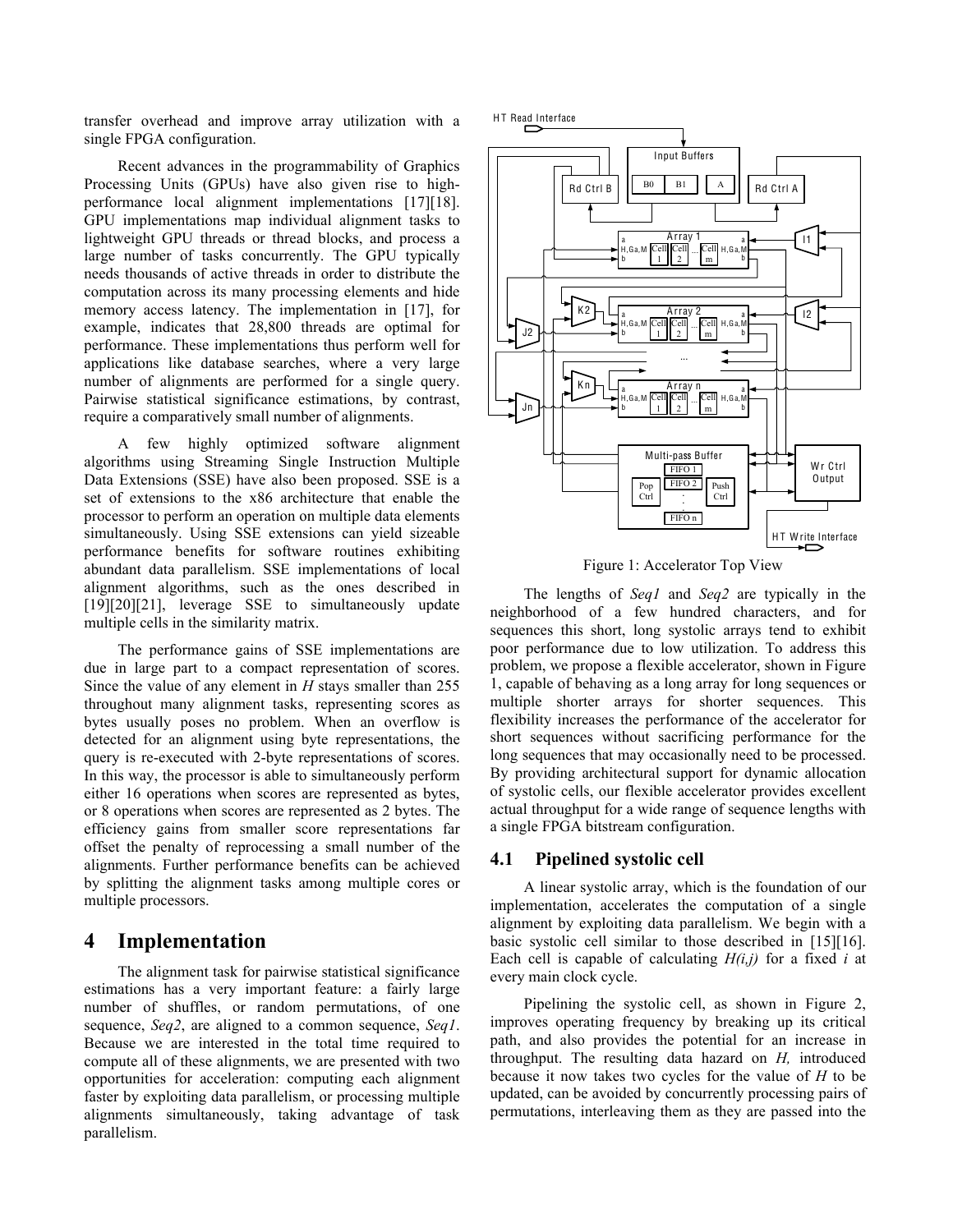

Figure 2: Pipelined Systolic Cell

cells. In this situation, we are using the pipelined systolic cell to take advantage of task parallelism.

Connecting a series of systolic cells back-to-back creates a basic linear systolic array. To process an alignment with such an array, the common sequence is shifted into the tail end of the array through cell input *a\_in*. A pair of permutations is then streamed through the head of the array through cell input *b\_in*. The maximum alignment score seen by each cell shifts out of the tail end of the array through the output  $M$  out. The score of the alignment is the maximum value seen on the *M\_out* port at the tail end of the array.

The similarity matrix *d* is implemented by the LUT component in Figure 2. The LUT is a block RAM component initialized with the values of the desired matrix. We use the general compression scheme presented in [16] to reduce block RAM utilization. For our target device family, the inputs to the block RAM are always registered. We also register the output to balance the critical path of the cell.

## **4.2 Flexible array support**

Instead of creating a single very long systolic array, our implementation creates *n* smaller arrays, or processing blocks, where *n* is a power of 2. At run-time, the processing blocks can be configured as *n* independent arrays, as a single large array, or some configuration in between the two extremes. The configuration is accomplished by multiplexing the inputs to the head and tail cells in each processing block. The select signals of these multiplexers are tied to a software-accessible register and are written before the input data is dispatched to the accelerator.

When the processing blocks are configured as independent arrays, multiple pairs of permutations, which we collectively refer to as permutation blocks, are processed concurrently. By allowing multiple array configurations, we are providing an opportunity to trade task parallelism for data parallelism. Instead of permanently devoting all of the systolic cells to the scoring of a single alignment, we provide the option of distributing the available resources to concurrently score multiple alignments. This is an important feature for shorter sequences, where using a single long array often results in low utilization due to the natural filling and draining of the systolic array, and also to mismatches between the length of the common sequence and the number of systolic cells in each array.

To support the dynamic array configuration, the multipass buffer, which holds intermediate data between passes over *Seq2*, the read controllers, which direct the input sequences into the array, and the output write controller, which collects the output alignment scores, adapt their behavior based on the current array configuration.

#### **4.3 Processing overview**

Now that we have described the major components of the accelerator, we can step through the operation of the accelerator as a whole. First, the pairwise statistical significance estimation routine running on the CPU configures the accelerator by writing the length of the common sequence, the length of each permutation, the penalty for opening a gap, the penalty for extending a gap, the desired configuration of processing blocks, and the number of permutations. The software transfers the contents of the common sequence into buffer A of the accelerator, followed by the first permutation block into buffer B0 of the accelerator.

When the transfer of the first permutation block has completed, the software directs a transfer of the next permutation block into B1 while the accelerator processes the contents of B0. The software and the accelerator trade buffers when they are both done with their respective tasks, and perform their tasks again on the new buffers. This process continues until all permutation blocks have been dispatched the FPGA.

At this point, the software waits until the output write controller signals the end of processing, and transfers the output alignment scores from the output buffer of the accelerator to the CPU's memory space.

# **5 Results**

Our test system is an XtremeData XD1000 Development system [22]. It is a Sun ULTRA 40 workstation in which one of the two processor sockets is occupied by an Altera Stratix II EP2S180 FPGA [23]. The other socket in the system holds an AMD Opteron 248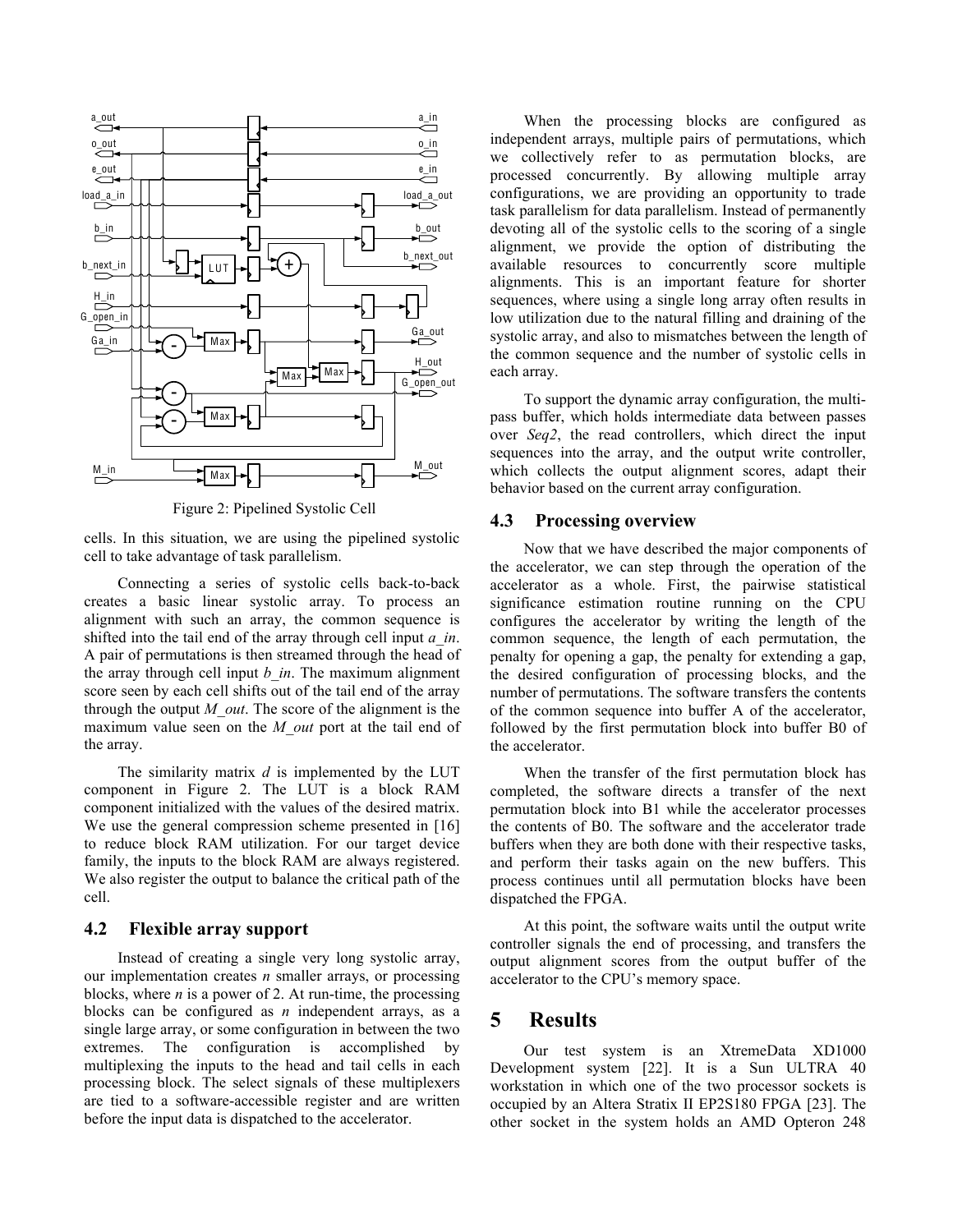processor, which controls 4 GB of the total 8 GB DDR SDRAM on the system. The OS on the development system is Fedora Linux.

The FPGA implementation was compiled using the Quartus II software suite, version 9.1. 256 total systolic cells fit on the device, split into 8 processing blocks. The design uses 92,528 LUTs, 77,288 registers, and 8.0 million BRAM bits. It operates at 125 MHz and supports sequence lengths up to 65,535. The processing blocks can be configured as 1, 2, 4, or 8 independent arrays. The selection of 8 as the maximum number of independent arrays was made to provide a variety of potential configurations without adversely affecting cell count and performance on the target device. The substitution matrices implement the BLOSUM62 matrix.

A common metric of performance in this problem domain is a Cell Update Per Second (CUPS). A cell update refers to the process of updating *H(i,j)* for a particular *i* and *j*. Since our implementation is comprised of 256 cells, each of which is capable of performing one cell update per clock cycle, its peak performance is 32 billion CUPS (GCUPS).

To verify the functional correctness of the accelerator, we compared the scores generated by the accelerator to the scores generated by the software-only alignment task using the same common sequence and sequence of permutation blocks. Since the Smith-Waterman algorithm has a unique solution for given inputs, it is guaranteed that the quality of results for the pairwise statistical significance estimation will be unaffected by the use of this accelerator.

#### **5.1 Accelerator performance**

Figure 3 plots the comparative performance of our flexible accelerator. The numbers represent performance in GCUPS for the alignment of a common sequence *Seq1*  against 1000 permutations of an equal-length sequence *Seq2.* The task of permuting *Seq2* is excluded from this analysis.

The line labeled "FPGA Flexible Array" plots the performance of our flexible accelerator. The processing blocks are configured as 8 arrays for sequences of length less than 4096, 4 arrays for sequences of length less than 8192, 2 arrays for sequences of length less than 16384, and 1 array otherwise. In other words, we use maximum number of arrays possible for the input length.

The line labeled "Software Baseline" plots the performance of a sequential, scalar implementation of the Smith-Waterman algorithm for protein sequences with support for affine gaps. The runs were conducted on the XD1000 development system. This implementation achieves at most 155 million CUPS (MCUPS).

The line labeled "Software FastFlow" measures the performance of the implementation presented in [21] on a test system equipped with an Intel Core 2 Quad Q6600 processor. To our knowledge, this is the fastest software



Figure 3: Accelerator Performance for 1000 Alignments

implementation available as of this writing, and is even capable of outperforming a GPU-based implementation [18] for full database searches.

Direct comparisons between FPGA implementations are difficult for a few reasons. First off, targeting DNA sequences instead of protein sequences results in a simpler cell design with much lower BRAM requirements. The choice of gap model also has a substantial effect on the complexity of the systolic cell design, with the affine gap model requiring a more complicated cell than a constant or linear gap model. Comparing GCUPS ratings from implementations such as the ones in [13] and [14], which operate on DNA and implement constant gap support, are therefore not telling.

Additionally, reducing the maximum supported score decreases the resource utilization of the systolic cell. This is because the width of the data values being operated on determines the resources needed to implement each addition and max operation, as well as the cell's register count. Since the systolic cells collectively account for the vast majority of resources used by the accelerator, decreasing their resource utilization allows for more cells on the device and higher peak performance. On top of all this, the resources available on the target FPGA, as well as the operating frequency allowed by the FPGA, are huge determining factors of the accelerator's performance.

Qualitatively, compared to the linear array presented in [15], our flexible array supports longer query sequences and achieves better peak performance, albeit with a larger FPGA. The supported query (common sequence) length for our implementation is also not constrained by the number of systolic cells, so our implementation does not require runtime reconfiguration for varying query lengths.

The implementation presented in [16] provides a good quantitative comparison to our flexible array. Like our accelerator, it handles protein sequences and supports the affine gap model. It also handles similar sequence lengths (65536). The cell design is highly optimized, and, most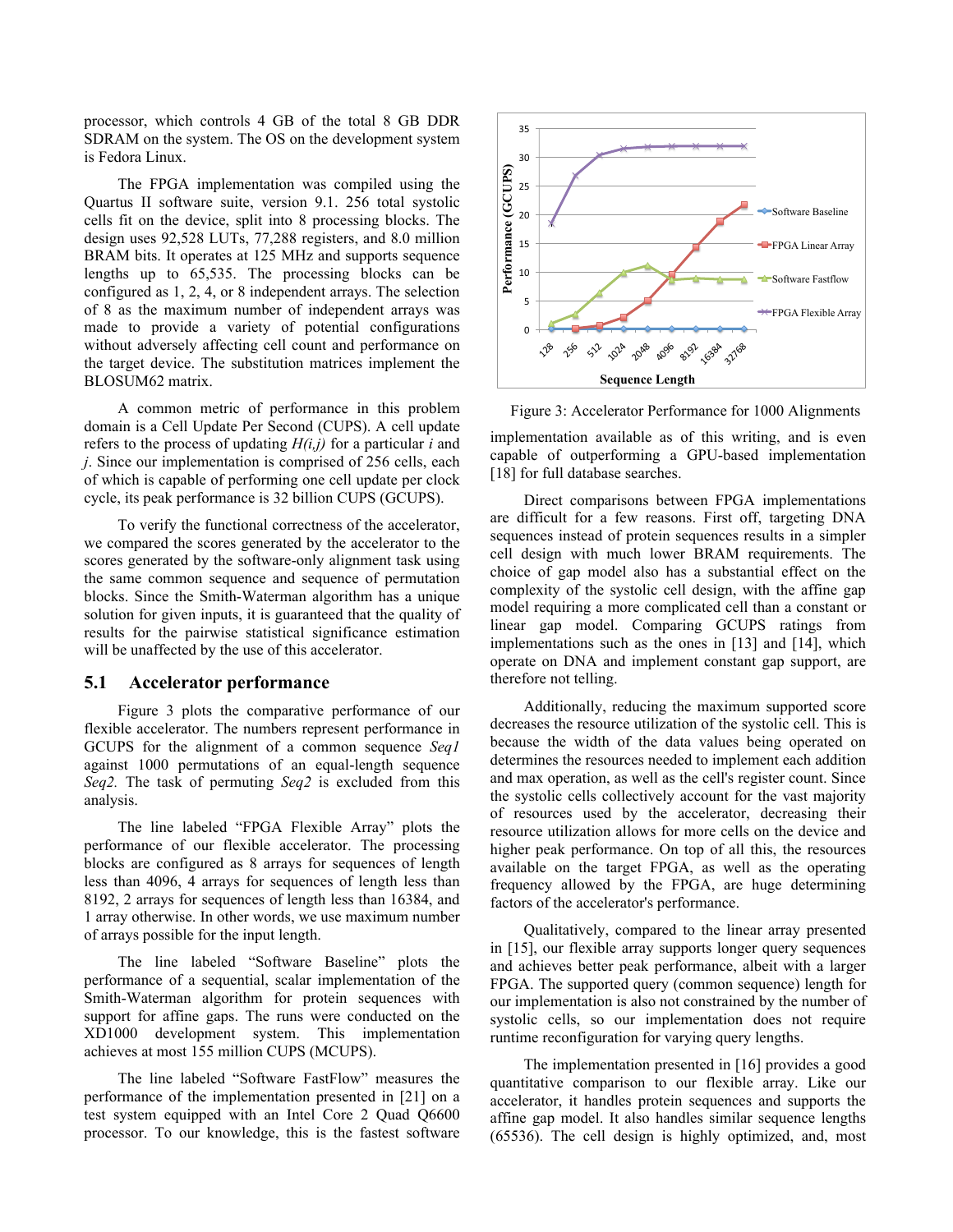importantly, it targets the same FPGA and host platform that we do, allowing an evaluation of the design and not the FPGA capacity and platform overhead. The line labeled "FPGA linear" plots the performance of this implementation based on reported results. These extrapolated numbers assume that computing *N* alignments would take *N* times as long as computing a single alignment. It should be noted that this is most likely a pessimistic assumption, since configuration registers and the common sequence should only need to be transferred to the accelerator for the first alignment. As a result, the performance for very short queries may be underestimated to some extent.

The performance results indicate that our flexible array offers significant performance advantages over software and single linear systolic arrays. The single linear array fails to outperform the FastFlow implementation for sequences under length 4096 in this case, while our flexible array is significantly faster over the entire input space, and achieves 84% of its peak throughput for sequences as short as 256 residues.

For our flexible array, the primary performance limiter for short sequences is the large contribution of data transfer overhead. The data cannot be supplied to the FPGA fast enough when sequences are very short. Also, the overhead associated with configuring the accelerator, transferring inputs and results, and managing the state of the accelerator amount to a higher percentage of total execution time when the sequences are short.

Increasing the number of permutations, *N*, beyond 1000, will have no negative effect on the average throughput of our flexible array. The time required to dispatch and compute 2*N* permutations is twice the time required to compute *N* permutations. But the costs of initializing the FPGA for computation, dispatching the first permutation block to the FPGA, and reading the results back from the FPGA, are amortized over twice the computation time. Decreasing *N*, inversely, results in overhead being amortized over fewer cycles and causes a drop in average throughput.

## **5.2 Application speedup**

Table 2 displays the end-to-end speedup for the pairwise statistical significance estimation algorithm over a sequential, scalar software implementation. For these tests, the processing blocks were again set as multiple independent arrays.

In general, the results indicate substantial speedups. Shorter sequences see lower speedups because the speedup for the alignment task is limited by data transfer overhead, and because the unaccelerated shuffling task accounts for a higher percentage of the overall execution time.

Table 2: End-to-end Speedup

| Sequence<br>Length | Software<br>Time (s) | Accelerated<br>Time (s) | Speedup |
|--------------------|----------------------|-------------------------|---------|
| 128                | .113                 | .00456                  | 24.8    |
| 256                | .441                 | .00859                  | 51.4    |
| 512                | 1.74                 | .0167                   | 104     |
| 1024               | 6.12                 | .0344                   | 201     |
| 2048               | 27.6                 | .136                    | 204     |
| 4096               | 110                  | .538                    | 205     |
| 8192               | 450                  | 2.15                    | 209     |
| 16384              | 1,860                | 8.59                    | 216     |

# **6 Conclusions and future work**

In this paper, we have described an efficient pairwise statistical significance estimator using an FPGA coprocessor. Our flexible systolic array is capable of selectively trading off task-level parallelism for data parallelism, providing high throughputs for short sequences without sacrificing performance for long sequences. The configuration of the array can be adjusted at run-time by simply writing a register value to the FPGA, and does not require the FPGA to be reconfigured at runtime. We have demonstrated measured performance as high as 32 GCUPS for the accelerator, and have shown resulting end-to-end speedups over 200x.

This implementation can be readily applied to small database searches, for which pairwise statistical significance has been shown to give significantly better results than popular database search programs like BLAST, PSI-BLAST, and SSEARCH. Alternatively, it can be used to refine the results returned by these tools.

Also, the general task of query database searches, as is done with tools like FASTA and SSEARCH, is similar in nature to the alignment task of the pairwise statistical significance estimation procedure, in that both require the alignment of a common sequence against many other sequences. The parallelization methods implemented here can be applied toward database searches by concurrently processing database sequences of similar lengths against the common query sequence. Doing so should provide similar performance benefits for short sequences.

Our current FPGA implementation is designed to work for standard Smith-Waterman local alignment with affine gap penalties, and standard substitution matrices. Future work includes extending the design to incorporate more biologically relevant features in the pairwise statistical significance estimation procedure, such as the use of multiple parameter sets, and sequence- and position-specific substitution matrices.

We are also investigating methods for improving our accelerator. For example, the arithmetic units in the processing elements can be replaced by connected pairs of arithmetic units in order to handle either two independent